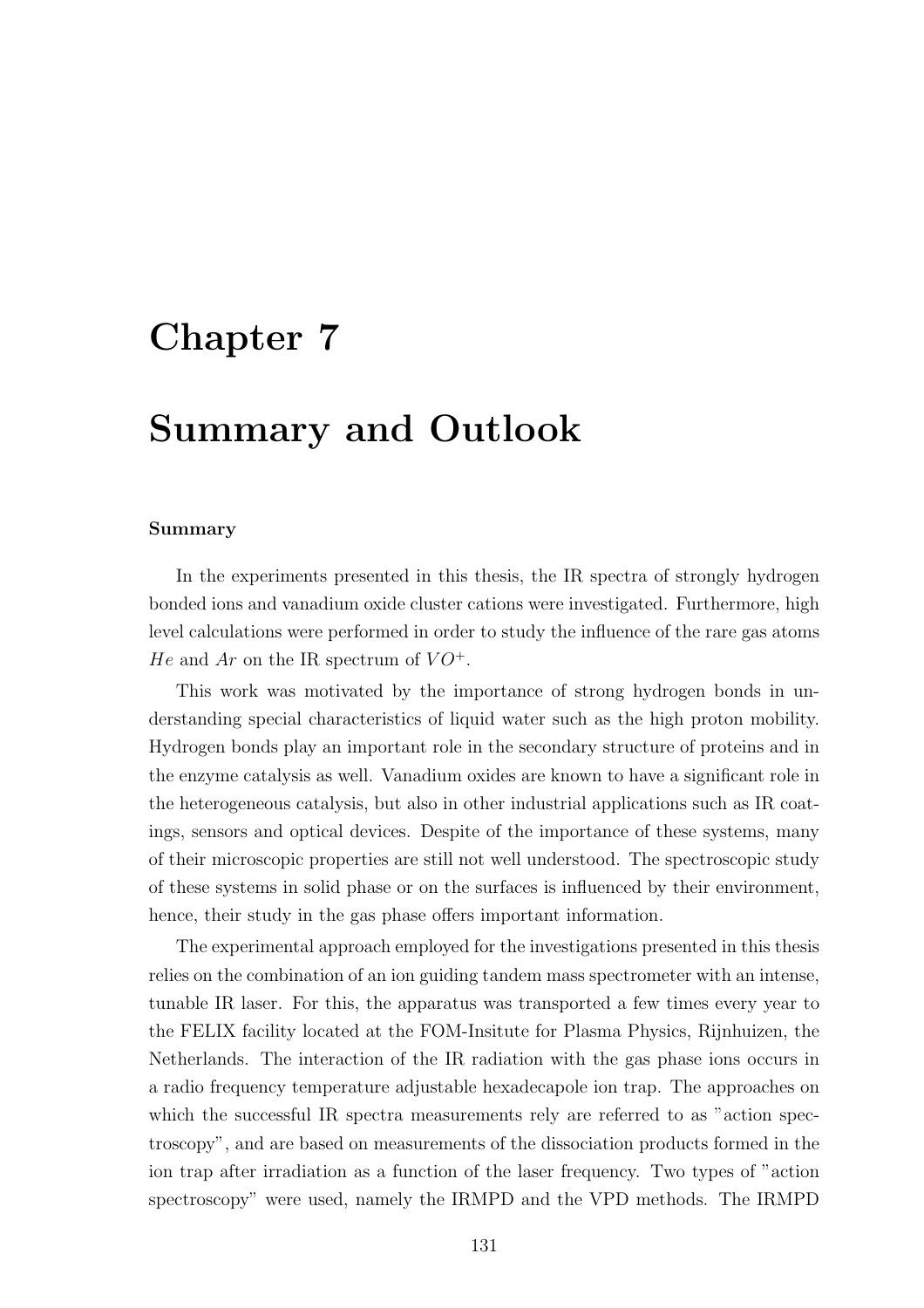technique is usually multiphotonic and is suitable to systems with low dissociation energies. The VPD spectroscopy is based on the messenger atom technique where a rare gas atom is weakly bond to the molecule. The IRPD process relies on the photodissociation of the rare gas atom. The VPD method requires only few photons, often only one photon, for photodissociation. This makes the VPD technique applicable also for systems with high binding energies (higher than few  $eV$ ). Combination of the VPD method with the tandem mass spectrometer allows the measurement of the IR spectra of gas phase ions with increased sensitivity and selectivity.

The investigation of strongly hydrogen bonds was divided into two parts, namely the three atomic hydrogen dihalides and the protonated and deprotonated water clusters. In the first experiments presented in this thesis, the IR spectra of symmetric hydrogen dihalides BrHBr<sup>−</sup> was measured by both IRMPD and VPD techniques. The experimental results support a symmetric hydrogen bond. The IR spectra show many combination bands between the symmetric stretch  $\nu_1$  and the antisymmetric stretch  $\nu_3$  which have a higher intensity than the fundamental  $\nu_3$  stretch. This indicates a strong anharmonicity of the PES and, hence, a complete breakdown of the harmonic approximation already at low quantum numbers. From the combination bands an indication of the value of the infrared inactive mode  $\nu_1$  could be obtained. The VPD spectra are in excellent agreement with the theoretical predictions. The understanding of the IRMPD spectra is more challenging. IR spectra measurements of larger  $Br H Br^{-} (H Br)_{1,2}$  ions indicate the destruction of the symmetry of the hydrogen bond at the addition of  $HBr$  units to the  $Br HBr^-$  core. The investigation of the IR spectra of strong hydrogen bonded systems was continued by a stepwise increase of the complexity of the studied systems. Thus, the IR spectra of the asymmetrically hydrogen bonded BrHI<sup>−</sup> anion were studied in the region of the hydrogen stretches. The spectra of this ion show a higher complexity than for the symmetric BrHBr<sup>−</sup>. High level calculations indicate strong coupling between all vibrational modes. The peak intensities are influenced by Fermi resonances. The results obtained from VPD and IRMPD studies together with theoretical calculations on this anion replaced the previous assignment of the bands from matrix experiments. Furthermore, the first IR spectra of protonated  $(H_5O_2^+, H_7O_3^+, H_9O_4^+)$  and deprotonated  $(H_3O_2^-)$  $_{2}^{-}$ ) water clusters in the region between 500 and 2000  $cm^{-1}$  were measured. The experimental and theoretical investigation on protonated water clusters are challenging due to the flat PES on which the  $H$  atom executes large amplitude oscillations and to the strong coupling between the shared proton vibrations and modes involving the water monomers. The Zundel cation  $H_5O_2^+$  has a symmetric hydrogen bond between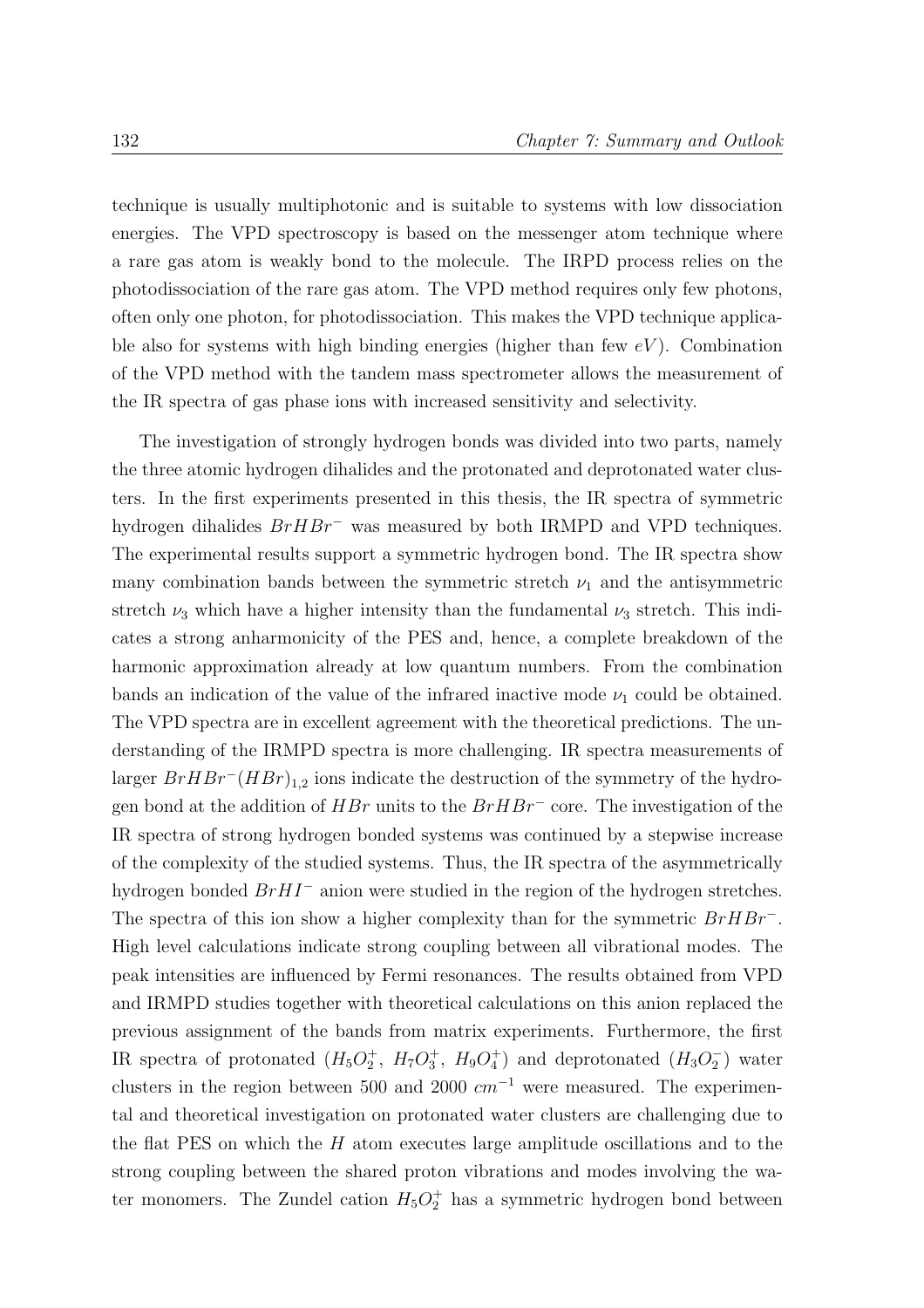two water molecules. The IRMPD spectrum was compared to previous high level calculations and to more recently performed experiments which used the multiphoton photodissociation and the messenger atom techniques. The assignment of the IR spectrum is controversy and requires further theoretical studies which address the experiments directly.  $H_7O_3^+$  and  $H_9O_4^+$  have a predicted Eigen type structure with the  $H_3O^+$  core solvated by three water molecules. Surprisingly, our studies reveal absorption of these systems at low energies, in contradiction to harmonic theoretical predictions. Additionally,  $H_9O_4^+$  shows an IR spectrum in the low energy region very similar to the features observed in the IR spectrum of the Zundel cation  $(H_5O_2^+)$ . The IRMPD spectra presented in this thesis together with the very recent VPD spectra which were recorded between 1000 and 4000  $cm^{-1}$  indicate a sensitive response of the IR spectrum to symmetry breaking of the hydrogen bond. This might explain the lack of sharp features in the IR spectrum of the hydrated proton in the bulk. Another very interesting system is  $H_3O_2^ _2^-$ , which is a good model system for the study of strong low-barrier hydrogen bonds which play an important role in enzyme catalysis. The predicted barrier of the double well minimum is much lower than the zero point level. The IR spectrum of this system is very complex and reveals broad bands. Tentative assignments of the observed features were proposed based on recently published VPD and simulated spectra.

The second part of the results focuses on the investigation of vanadium oxide cluster cations. Experimental as well as theoretical studies have been performed. Theoretically, the influence of the rare gas atoms  $He$  and  $Ar$  was studied by multireference methods. The calculations predict a bent structure with the rare gas atom bound to the vanadium atom. The predicted dissociation energies are surprisingly high. The results indicate that one photon is sufficient for the dissociation of the  $He$  complex, whereas at least four photons are required for the dissociation of the  $Ar$ complex. Nevertheless, the predicted influence on the vibrational spectrum of  $VO^+$  at the attachment of one rare gas atom to the  $VO^+$  core is small. The vibrational analysis predicts a very good agreement for the frequency of  $VO^+ \cdot He$  with the experiment. The experimentally observed blue shift of 10  $cm^{-1}$  for the Ar complex from the frequency of  $VO^+ \cdot He$  is higher than theoretically predicted shift and is probably caused by the multiphoton absorption process. Furthermore, the structure of several oxygen rich vanadium oxide cluster cations was probed by the IRMPD technique. Two characteristic regions were found. The frequencies below 900  $cm^{-1}$  are attributed to  $V-O-V$  stretches, whereas the frequencies above 900  $cm^{-1}$  are attributed to vanadyl  $V = O$  modes. The structural assignment of the IRMPD spectra of the studied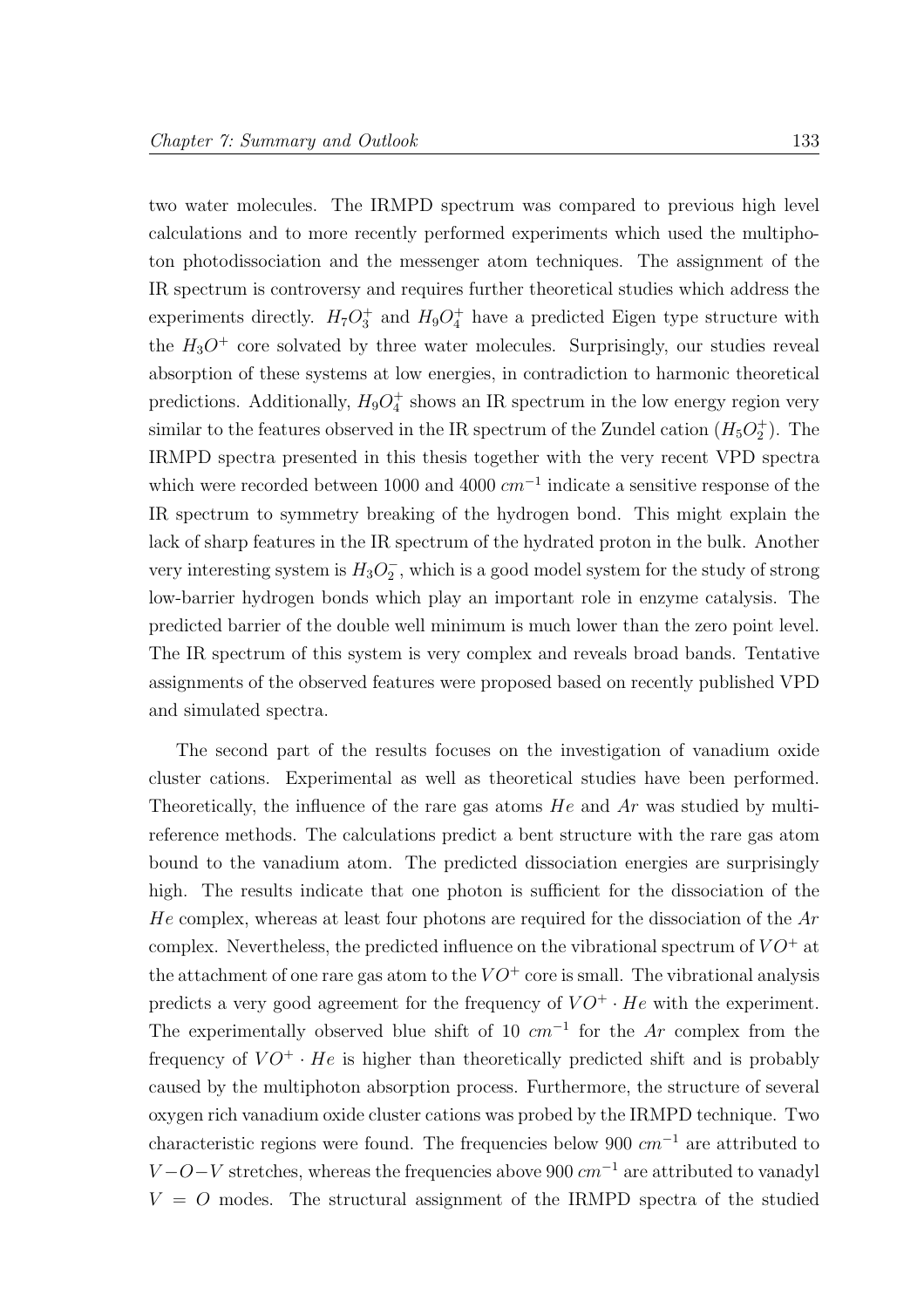vanadium oxide cations is difficult due to the lack of theoretical investigations on these systems. Here, the IRMPD spectra of the  $V_4O_{10}^+$ ,  $V_3O_8^+$  and  $V_6O_{15}^+$  cations were presented and discussed. The results suggest that the experiments probe the minimum geometry and not the structure with the lowest dissociation energy as proposed previously. Furthermore, the IRMPD spectra on  $V_3O_8^{\dagger}$  suggest that the experiments probe the structure of two different isomers.

The results presented in this thesis demonstrate that IRPD studies combined with the FELIX radiation succeed in accessing the vibrational spectroscopy of cations and anions over a wide size range, and in particular can be applied to systems with as few as three atoms. It is therefore an ideal method for observing the size-dependence of the vibrational spectroscopy of cationic and anionic clusters over an extended frequency range that was previously inaccessible. In the case of the hydrogen bonded clusters studied here, the inclusion of anharmonic effects are a prerequisite for an adequate theoretical description of the IR spectra of these species.

## Outlook

The results presented in this work open new perspectives for future experiments. Studies of the transition state of the  $XHY^-$  (X, Y = halogens, oxygen) type anions by the Negative-to-Neutral-to-Positive (NeNePo) spectroscopy are planed for the near future. In these experiments, the transition state on the potential energy surface of the reaction  $XH + Y \to (XHY)^{\#} \to X + HY$  can by reached by photodetachment of the electron with a femtosecond laser pulse referred to as pump pulse. The produced wavepacket motion can be monitored by a second femtosecond pulse referred to as *probe pulse*, delayed by  $\Delta t$  from the first one, which ionizes the molecule. By recording the cation signal as a function of the delay time, the motion of the wavepacket in the region of the transition state can be monitored in real time. The photodetachment of asymmetric anions provides Frank-Condon overlap with the exit channel of the corresponding hydrogen transfer reaction and not with the saddle region of the transition state. Thus, the molecule may dissociate through two fragmentation channels with different branching ratios. Methods for the optimization of one of the dissociation channels were proposed theoretically for symmetric and asymmetric anions by Elghobashi et al.<sup>23–27</sup> by using few cycle IR + UV bond selective dissociation schemes as shown in Figure 7.1. In these experiments one IR pulse is used in order to move the proton closer to one of the halogen atoms and at the right delay time a second ultrashort UV pulse photodetaches one electron. The motion of the wavepacket on the PES of the neutral systems is monitored by a third pulse (probe